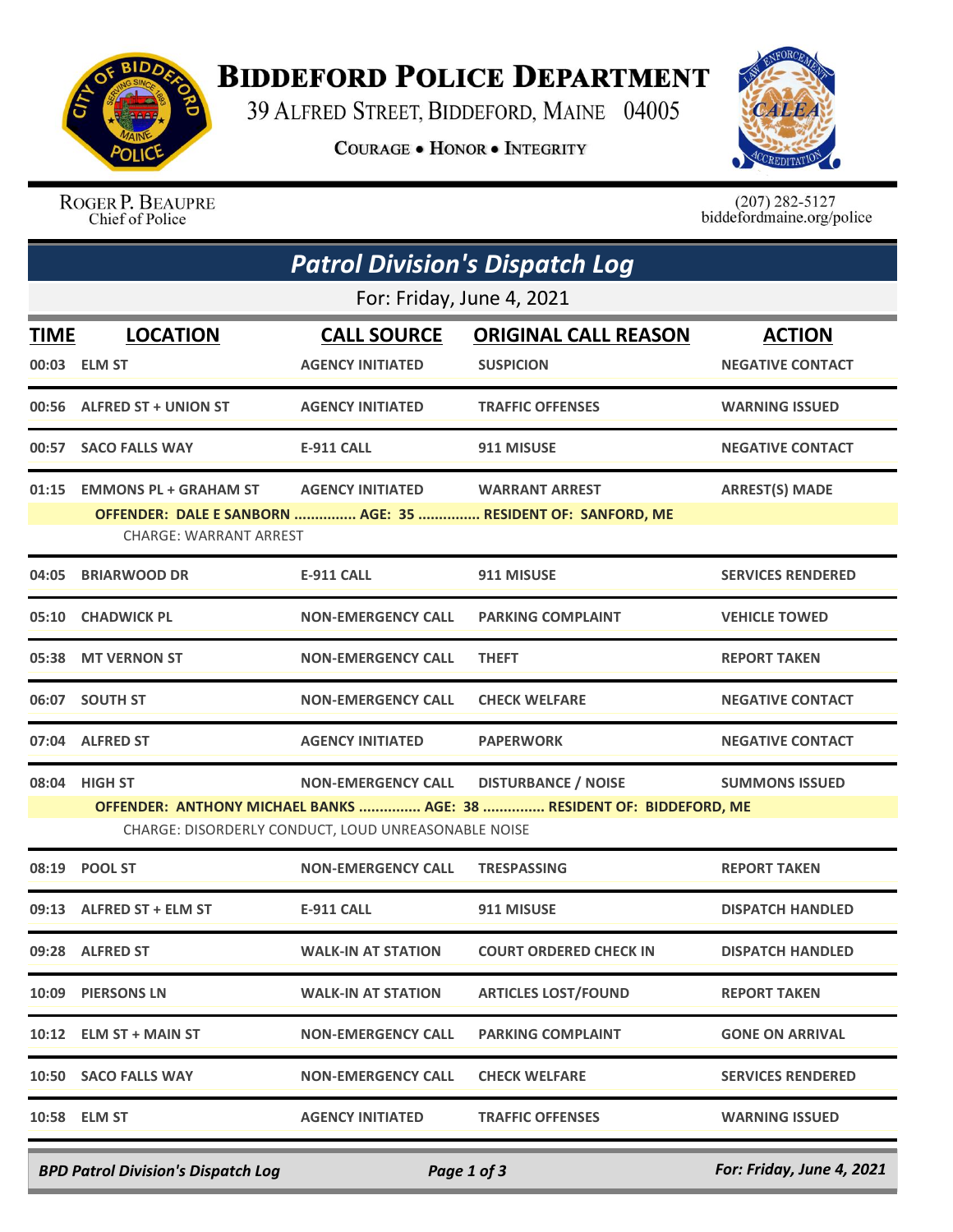| <b>TIME</b> | <b>LOCATION</b>                                         | <b>CALL SOURCE</b>                                   | <b>ORIGINAL CALL REASON</b>                                    | <b>ACTION</b>                |
|-------------|---------------------------------------------------------|------------------------------------------------------|----------------------------------------------------------------|------------------------------|
|             | 11:47 WEST ST                                           | <b>NON-EMERGENCY CALL</b>                            | <b>ANIMAL COMPLAINT</b>                                        | <b>REFERRED OTHER AGENCY</b> |
|             | 12:24 ALFRED ST                                         | <b>NON-EMERGENCY CALL</b>                            | <b>CHECK WELFARE</b>                                           | <b>REPORT TAKEN</b>          |
|             | 12:24 FOSS ST                                           | <b>WALK-IN AT STATION</b>                            | <b>DRUG</b>                                                    | <b>SERVICES RENDERED</b>     |
|             | 12:44 WASHINGTON ST                                     | <b>NON-EMERGENCY CALL</b>                            | <b>SUSPICION</b>                                               | <b>NO VIOLATION</b>          |
|             | <b>12:48 PIKE ST</b>                                    | <b>WALK-IN AT STATION</b>                            | <b>CIVIL COMPLAINT</b>                                         | <b>NEGATIVE CONTACT</b>      |
|             | 13:00 ALFRED ST                                         | <b>AGENCY INITIATED</b>                              | <b>DISABLED VEHICLE</b>                                        | <b>VEHICLE TOWED</b>         |
|             | 13:04 SOUTHVIEW DR                                      | <b>NON-EMERGENCY CALL</b>                            | <b>PAPERWORK</b>                                               | <b>PAPERWORK NOT SERVED</b>  |
|             | 13:15 HILL ST                                           | <b>E-911 CALL</b>                                    | 911 MISUSE                                                     | <b>SERVICES RENDERED</b>     |
|             | 13:36 PROSPECT ST                                       | <b>NON-EMERGENCY CALL</b>                            | <b>FRAUD / SCAM</b>                                            | <b>REFERRED OTHER AGENCY</b> |
|             | 14:07 MARINER WAY                                       | <b>E-911 CALL</b>                                    | 911 MISUSE                                                     | <b>SERVICES RENDERED</b>     |
|             | 14:14 MAIN ST                                           | <b>E-911 CALL</b>                                    | 911 MISUSE                                                     | <b>DISPATCH HANDLED</b>      |
|             | 14:59 ALFRED ST                                         | <b>NON-EMERGENCY CALL</b>                            | ATTEMPTED/THREATENED SUICIDE REFERRED OTHER AGENCY             |                              |
| 15:11       | <b>ALFRED ST + ANDREWS RD</b>                           | <b>E-911 CALL</b>                                    | <b>VEHICLE CRASH - POLICE ONLY</b>                             | <b>SUMMONS ISSUED</b>        |
|             |                                                         |                                                      | OFFENDER: ADRIANNA R DEVINE  AGE: 25  RESIDENT OF: BETHEL, ME  |                              |
|             |                                                         | <b>CHARGE: OPERATING WITH SUSPENDED REGISTRATION</b> |                                                                |                              |
|             | 15:12 HUBERT ST                                         | <b>NON-EMERGENCY CALL</b>                            | <b>CHECK WELFARE</b>                                           | <b>SERVICES RENDERED</b>     |
|             | 15:19 ALFRED ST                                         | <b>NON-EMERGENCY CALL</b>                            | <b>ASSIST OTHER AGENCY</b>                                     | <b>SERVICES RENDERED</b>     |
|             | 15:23 POOL ST + MADDOX POND RD                          | <b>E-911 CALL</b>                                    | <b>VEHICLE CRASH - HIGH MECHANIS</b>                           | <b>TRANSPORT TO HOSPITAL</b> |
|             | 16:03 SOUTH ST                                          | <b>E-911 CALL</b>                                    | 911 MISUSE                                                     | <b>DISPATCH HANDLED</b>      |
|             | <b>16:21 MARINER WAY</b>                                | <b>NON-EMERGENCY CALL</b>                            | <b>SHOPLIFTING</b>                                             | <b>REPORT TAKEN</b>          |
|             | 17:04 ADAMS ST                                          | E-911 CALL                                           | <b>WARRANT ARREST</b>                                          | <b>ARREST(S) MADE</b>        |
|             |                                                         |                                                      | OFFENDER: DONALD E ROBERTS  AGE: 56  RESIDENT OF: PORTLAND, ME |                              |
|             | <b>CHARGE: WARRANT ARREST</b><br><b>CHARGE: FORGERY</b> |                                                      |                                                                |                              |
|             | 17:04 SOUTH ST                                          | <b>E-911 CALL</b>                                    | <b>MENTAL ILLNESS CASES</b>                                    | <b>SERVICES RENDERED</b>     |
|             | 17:14 SACO FALLS WAY                                    | <b>NON-EMERGENCY CALL</b>                            | <b>CHECK WELFARE</b>                                           | <b>NO ACTION REQUIRED</b>    |
|             | 18:23 ALFRED ST                                         | <b>WALK-IN AT STATION</b>                            | <b>MENTAL ILLNESS CASES</b>                                    | <b>SERVICES RENDERED</b>     |
|             | 18:29 ELM ST                                            | <b>AGENCY INITIATED</b>                              | <b>ARTICLES LOST/FOUND</b>                                     | <b>SERVICES RENDERED</b>     |
|             |                                                         |                                                      |                                                                |                              |

*BPD Patrol Division's Dispatch Log Page 2 of 3 For: Friday, June 4, 2021*